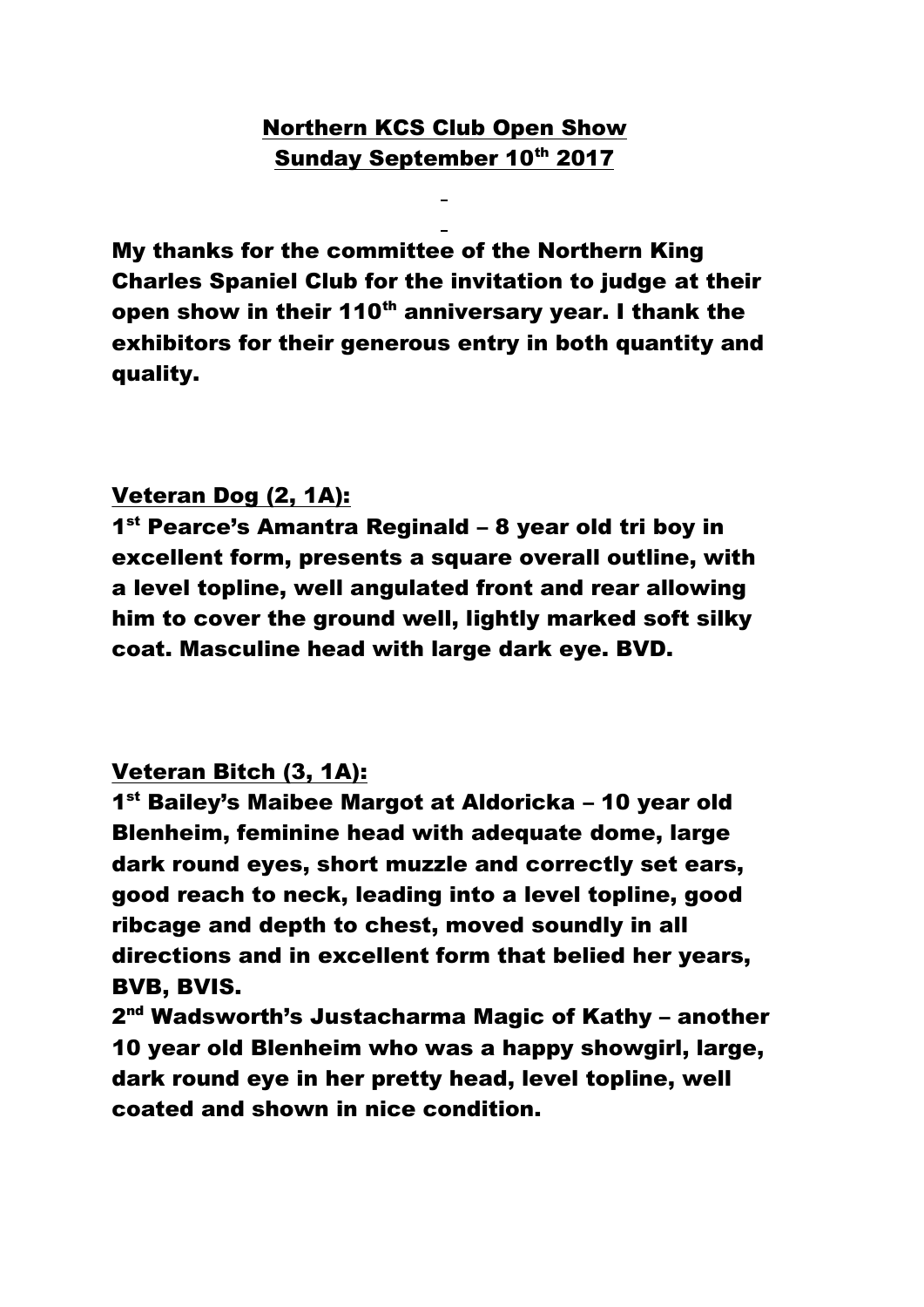#### Minor Puppy Dog (1, 0A):

1<sup>st</sup> Harvey's Rivermoor Alberto – beautiful 6 month old tricolour who excels in type, correct size with adequate bone, nice head with large dark round eyes, good dome, correct ear set and dark pigment giving a soft expression, good reach to neck, level topline and correct turn of stifle, needs more confidence to make the most of himself, BPD.

#### Puppy Dog (3, 3A)

Junior Dog (3, 1A):

1<sup>st</sup> Sidgwick's Paulian Where's Wally - 16 month tricolour, correct square outline, beautiful head piece with large dark round eyes, good rise to dome creating the softest expression, good reach to neck, level topline, well angulated at the front and rear allowing him sound movement, soft silky coat coming. 2<sup>nd</sup> Pearce's Downsbank Troubadour Over Ozzymoon – nice sized 16 month tricolour, with good bone, masculine head coming with a large dark round eye, level topline and well angled at the front and rear, moved well here, but would like to see him carrying a bit more weight.

Yearling Dog (5, 0A):

1 st Portingale's Jacrianna King's Ransome – I was impressed by this quality B/T boy, still only 22 months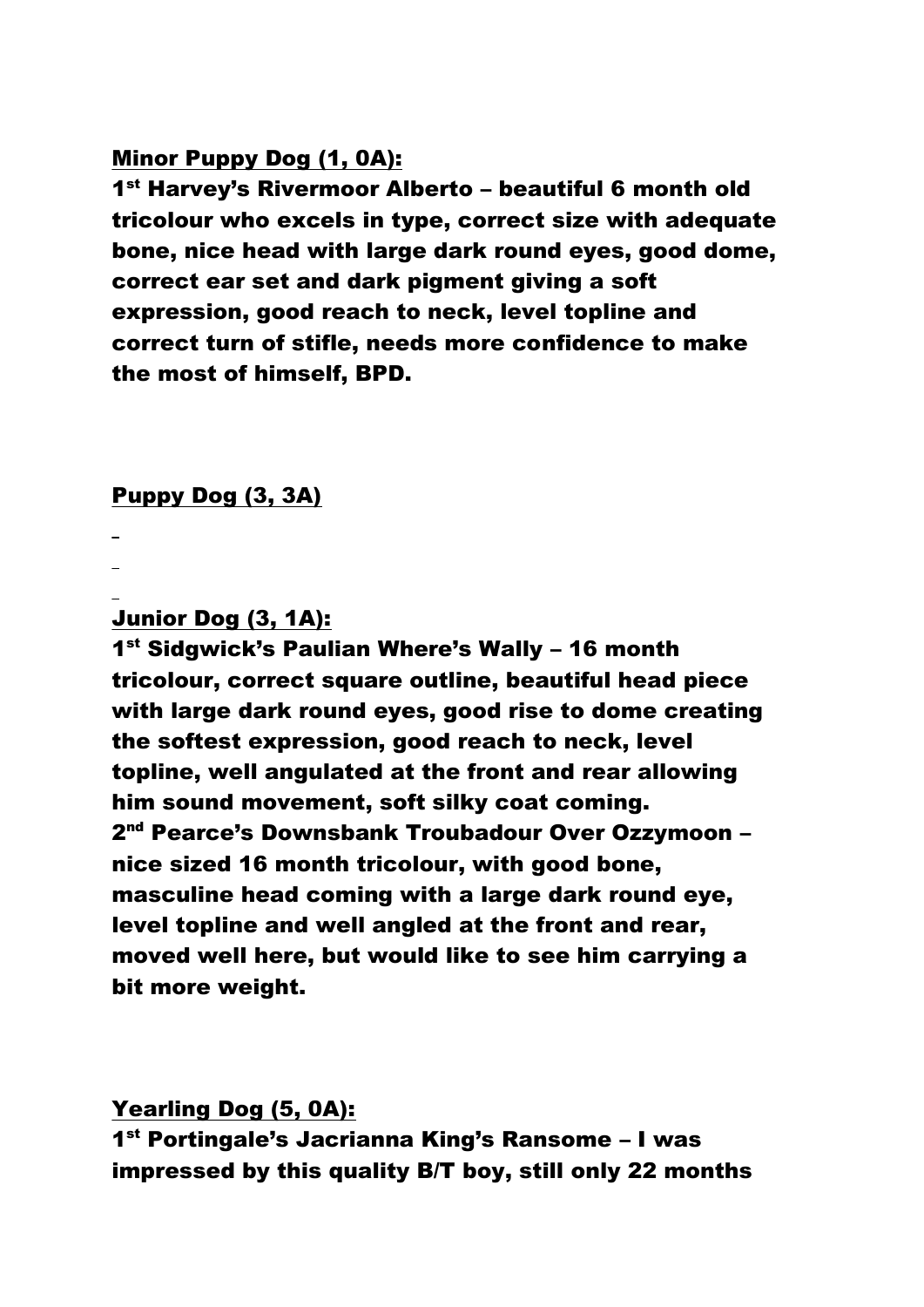but he presents an impressive overall outline, masculine head yet with the gentlest expression, large dark round eyes, good rise to dome and rich tan markings, well arched neck, level topline, good depth to chest, correct shoulder placement reflected in good turn of stifle, moved and showed well, now would just like to see a bit more coat to complete the picture, RBD.

2<sup>nd</sup> Sidgwick's Paulian Where's Wally – unlucky to meet one in this class.

3 rd Mallows' X-Jewel Od Svou Orechu Binglui

Novice Dog (8, 5A):

1 st Jackson's Amantra Regal Salute – 15 month tricolour, masculine head coming with large dark round eye giving a soft expression, level topline and turn of stifle, still needs more coat to finish the picture which will come with time but presents a pleasing overall outline.

2<sup>nd</sup> Mallows' Mitapip Luther Binglui – 22 month B/T, correct size and bone and of pleasing type, masculine head with soft expression, large round eye, well cushioned face and good rise to dome, with rich tan markings, showed well.

3 rd Wadsworth's Downsbank Blow The Blues

Graduate Dog (4, 1A):

1<sup>st</sup> Sidgwick's Paulian Where's Wally - see junior. 2<sup>nd</sup> Toner's Headra's Insperation at Halbinsel – 2 year old tricolour, who although is up to size presents a square outline, masculine head with a large eye,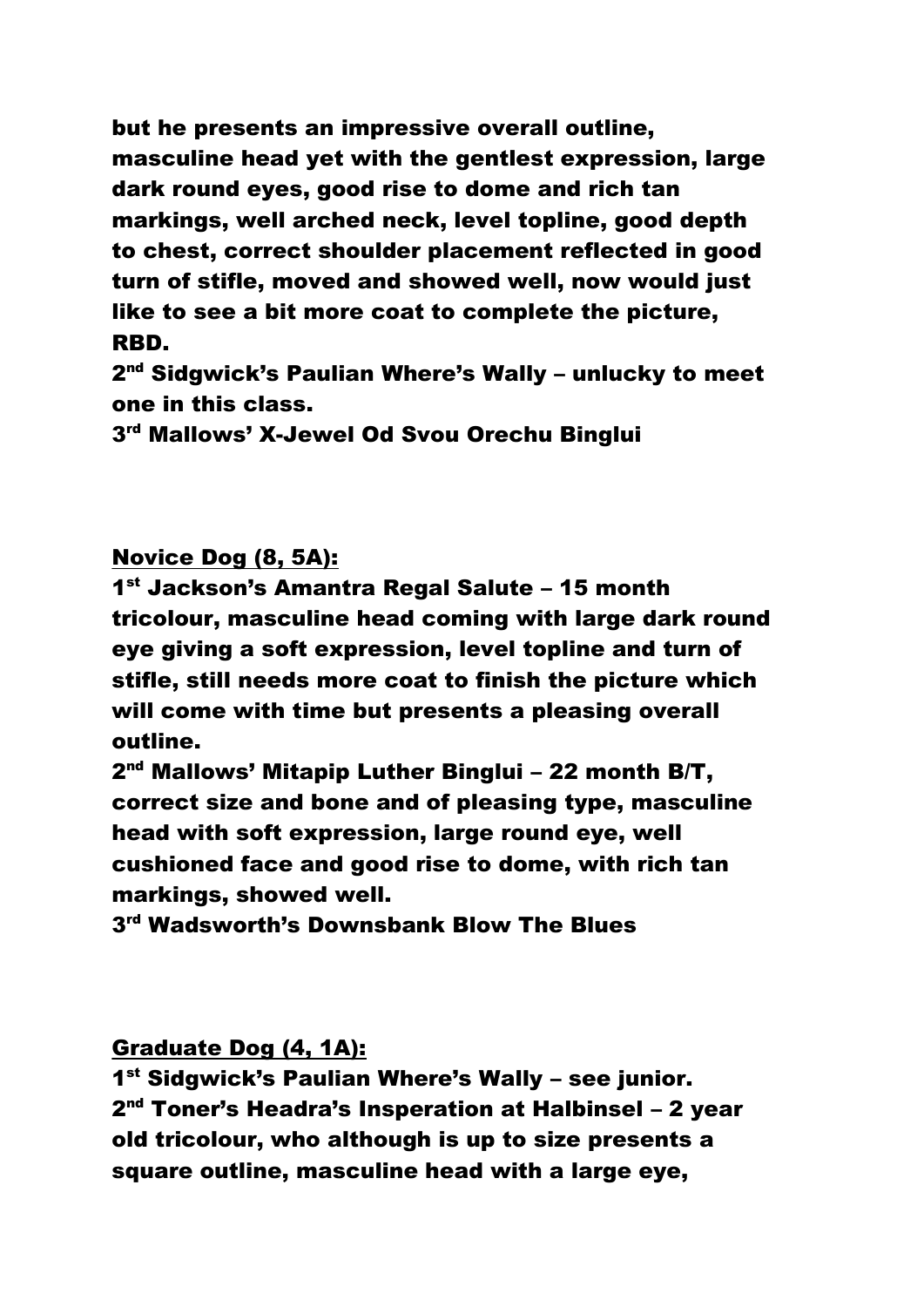although I would like slightly more rise to the dome, level topline leading into correct rear angulation, moved and showed well.

3<sup>rd</sup> Boyer's Pomelo Never Ending Storey

#### Post Graduate Dog (4, 2A):

1<sup>st</sup> Coupland's Tucherish Guilty Verdict - nearly 2 year old tricolour who really impressed for size and type, correct size and presenting a cobby outline with good bone, beautiful head with the softest of expressions, with nice markings large dark round eyes set well in his face, well cushioned foreface and muzzle and excellent rise to his dome. Level topline. Nicely marked soft silky coat, showed well.

2<sup>nd</sup> Smith's Justacharma Magic Is Here – 2.5 year old tricolour, larger than one and who I would like to see carrying a bit more body, having said that he presents an overall square outline and is in excellent coat, masculine head with short muzzle, correct shoulder placement and turn of stifle.

#### Limit Dog (6, 2A):

1 st Mochrie's Downsbank Kismet – 2 year old tricolour who for me won this class on his correct size and lovely type, small square male, short backed with good bone for size, masculine head with large dark round eyes, well cushioned face, low set ears, good reach to neck, well made throughout allowing him to move soundly.

2<sup>nd</sup> Goodwin's Diggle Dandelion JW – 2 year old Blenheim who is larger than my ideal, large, masculine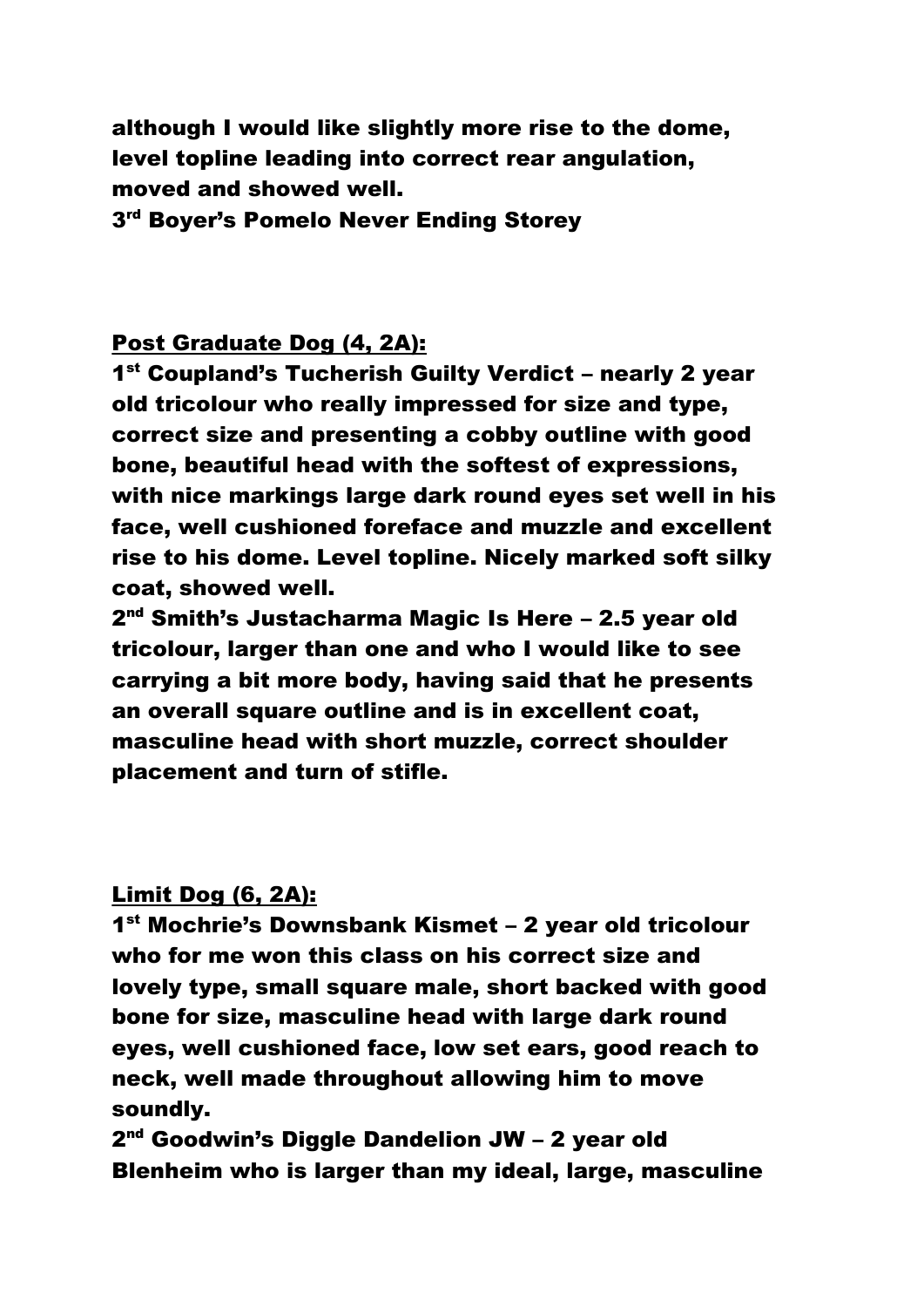head with large dark round eyes, well cushioned face and low set ears, good reach to neck, level topline and good angulation front and rear, well-muscled and moving soundly.

3<sup>rd</sup> Melville's Amantra Tiberius

## Open Dog (3, 0A):

1<sup>st</sup> Jackson's Amantra Treasury – smart, quality 4 year old Blenheim who just ticks all the boxes for me, when viewing him in profile he presents the correct cobby short backed outline, masculine head, well cushioned foreface and muzzle, large dark round eyes and low set ears, good rise to dome giving a soft expression, good length to his well arched neck which leads in to a level topline and well set on tail. Front legs straight with correct shoulder placement, and well bent stifle, and he moved soundly from all directions. He had a wealth of rich chestnut and white coat to complete the picture, BD and BIS.

2<sup>nd</sup> Maddison's Celxo Charles Dickens ShCM – 5 year old richly colour ruby, correct for overall size and shape, masculine gentle head so difficult to achieve in this colour, level topline, good turn of stifle, soft silky coat, showed well.

 $3<sup>rd</sup>$  Wadsworth Downsbank Blow The Blues

## Special Open B/T/Ruby Dog (7, 3A):

1<sup>st</sup> Smith's Alambra Here Is Magic for Justacharma - 4 year old ruby up to size but presenting the most well balanced outline here, with correct conformation throughout allowing him to cover the ground well, well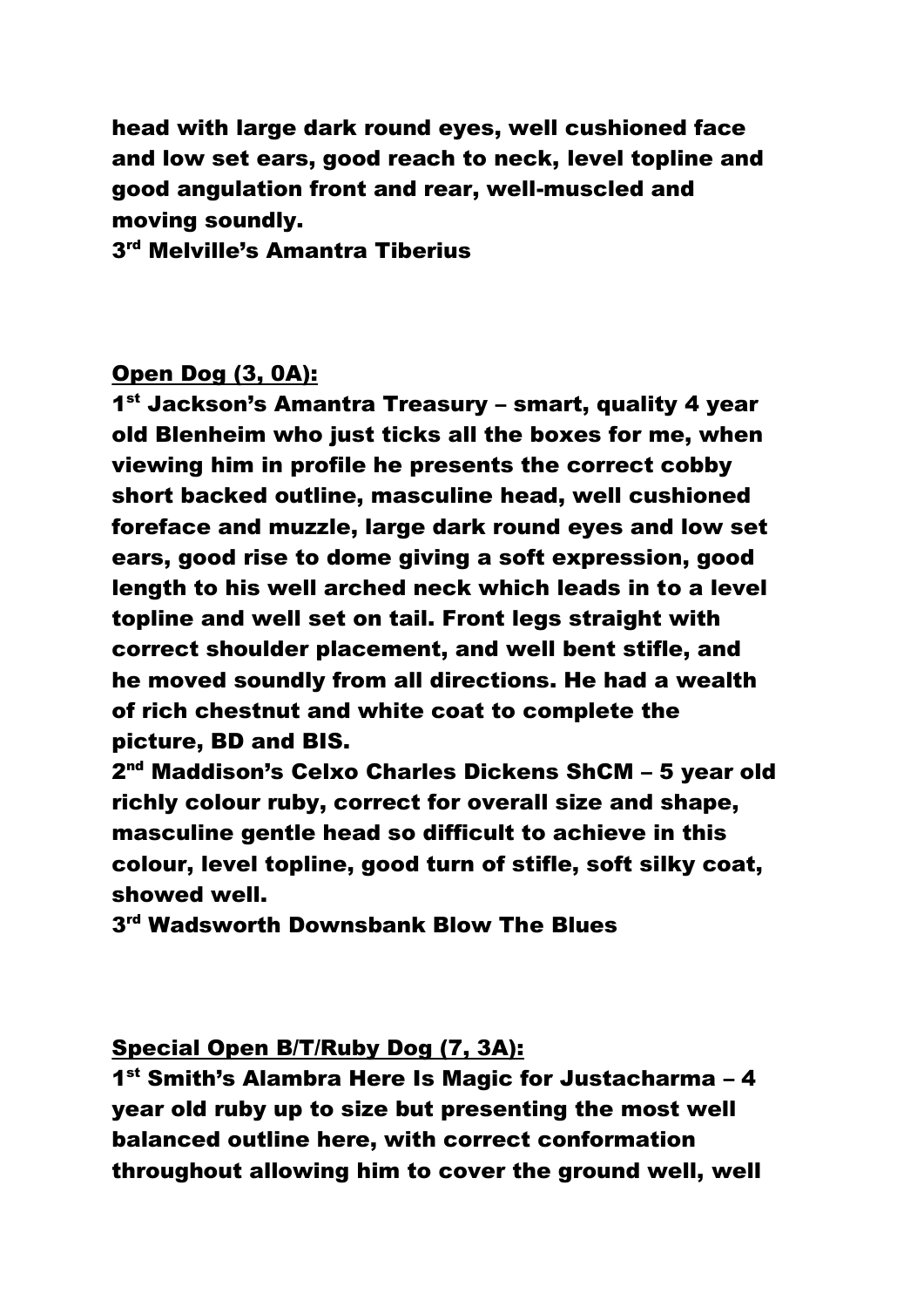cushioned head with large round eyes and correct dome.

2<sup>nd</sup> Rushton's Amantra Mr Brownlow – masculine 6 year old ruby with the richest of coat colourings, good bone, square outline with well placed shoulders, masculine head with large dark round eyes creating a gentle expression.

3 rd Bailey's Aldoricka Smokey Robinson

## Special Open Blen/Tri (5, 2A):

1<sup>st</sup> Jackson's It CH Amantra Regal Prince - 3 year old tricolour, another of lovely type from this kennel but not in full coat today, masculine head with a gentle expression, large dark eyes, and well feathered ears. Level topline and sound movement.

2<sup>nd</sup> Bailey's Aldoricka The Maverick – 5 year old tricolour, slightly longer cast than one but I liked his type. Pleasing expression with dark round eyes, correct muzzle and good rise to dome with well feathered ears. Level topline and well placed shoulders. Moved and showed well.

## Minor Puppy Bitch (4, 1A):

1<sup>st</sup> Baker's Cofton Dusty Blue - 7 month tricolour who is very confident for her age, correct for size, body, bone and shape which makes her an appealing package, pretty head with a good dome and well set large dark round eyes giving the correct soft expression, good reach to neck, level topline and correct angulation front and rear allowing for sound movement. 2<sup>nd</sup> Coupland's Mitapip Renaissance by Tucherish – 6 month B/T baby another who is confident for her age,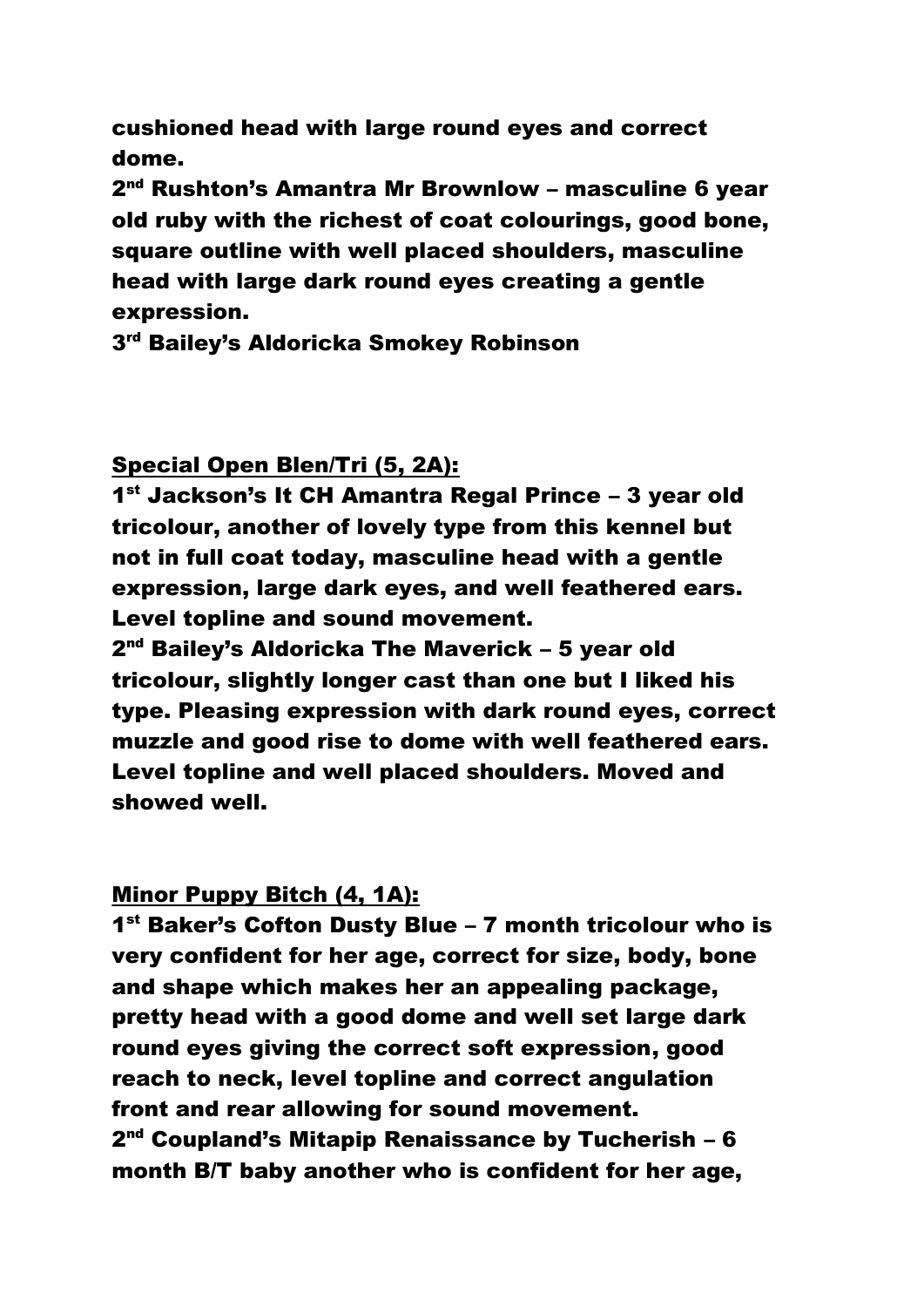pretty head and expression with a large dark round eye, well set muzzle and good rise to dome, with rich tan markings, level topline and correct rear angulation. 3 rd Clarke's Mitapip Sweet Rosey for Polomic

## Puppy Bitch (3, 2A):

1<sup>st</sup> Bowles-Robinson's Baldragon Hold That Thought -10 month quality Blenheim who although alone here more than deserved her first place, pretty head of good proportions, well domed, with short muzzle, correctly placed large, round eyes and low set ears, excellent pigment, good reach to neck, and soundly made body, good coat of the correct texture coming, and when fully mature am sure she will trouble the best of them, BPB, BPIS.

## Junior Bitch (4, 0A):

1 st Champion & Harvey's Lankcombe Clara Bow – 14 month tricolour, pleasing head with a soft expression, large dark round eyes, well cushioned face, good reach to neck, level topline, well angled front and rear allowing her to move effortlessly around the ring, happy disposition, needs more coat to complete the picture. 2<sup>nd</sup> Mochrie's Downsbank Vesper – 12 month tricolour of lovely type, loved her pretty head with a gentle expression, large dark round eyes, good dome and well set and feathered ears, good neck, leading into a level topline, good coat coming. Moved soundly when settled.

3<sup>rd</sup> Bowles-Robinson's Baldragon Hold That Thought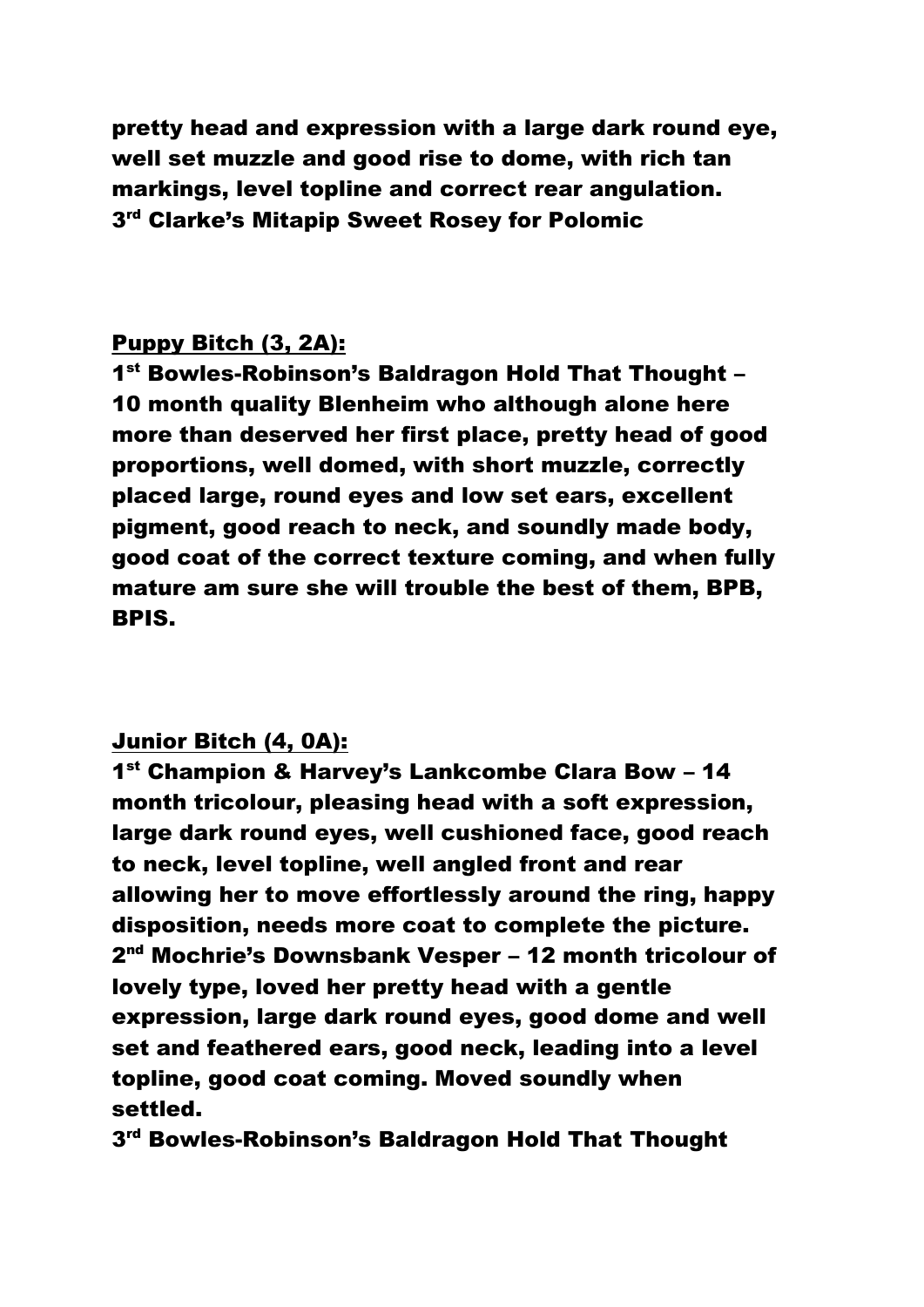## Yearling Bitch (9, 1A):

1<sup>st</sup> Portingale's Jacrianna Simply Bewitched - 22 month B/T who is litter sister to the YD winner and many of the same comments apply, the prettiest of heads with large dark round eyes set in a well cushioned face and with low set ears creating such a soft expression, good reach to her well arched neck, level topline and short backed, moved and showed well, soft silky raven black coat coming, RBB

2<sup>nd</sup> Champion & Harvey's Lankcombe Clara Bow – see junior

3<sup>rd</sup> Jackson's Amantra Truffle

#### Novice Bitch (5, 1A):

1 st Champion & Harvey's Lankcombe Clara Bow – see junior

2<sup>nd</sup> Coupland's Tucherish Adieu Tristesse – 2 year old tricolour, correct size and well balanced, pretty head with large dome, good angulation front and rear, moved and showed well.

 $3<sup>rd</sup>$  Bowles-Robinson's Baldragon Hold That Thought

## Graduate Bitch (5, 2A):

1<sup>st</sup> Sidgwick's Tameline Prom Miss - 4 year old lightly marked tricolour, pretty head with a pleasing expression, large dark eyes and well feathered ears, well balanced overall outline with nice reach to neck, moved and showed happily.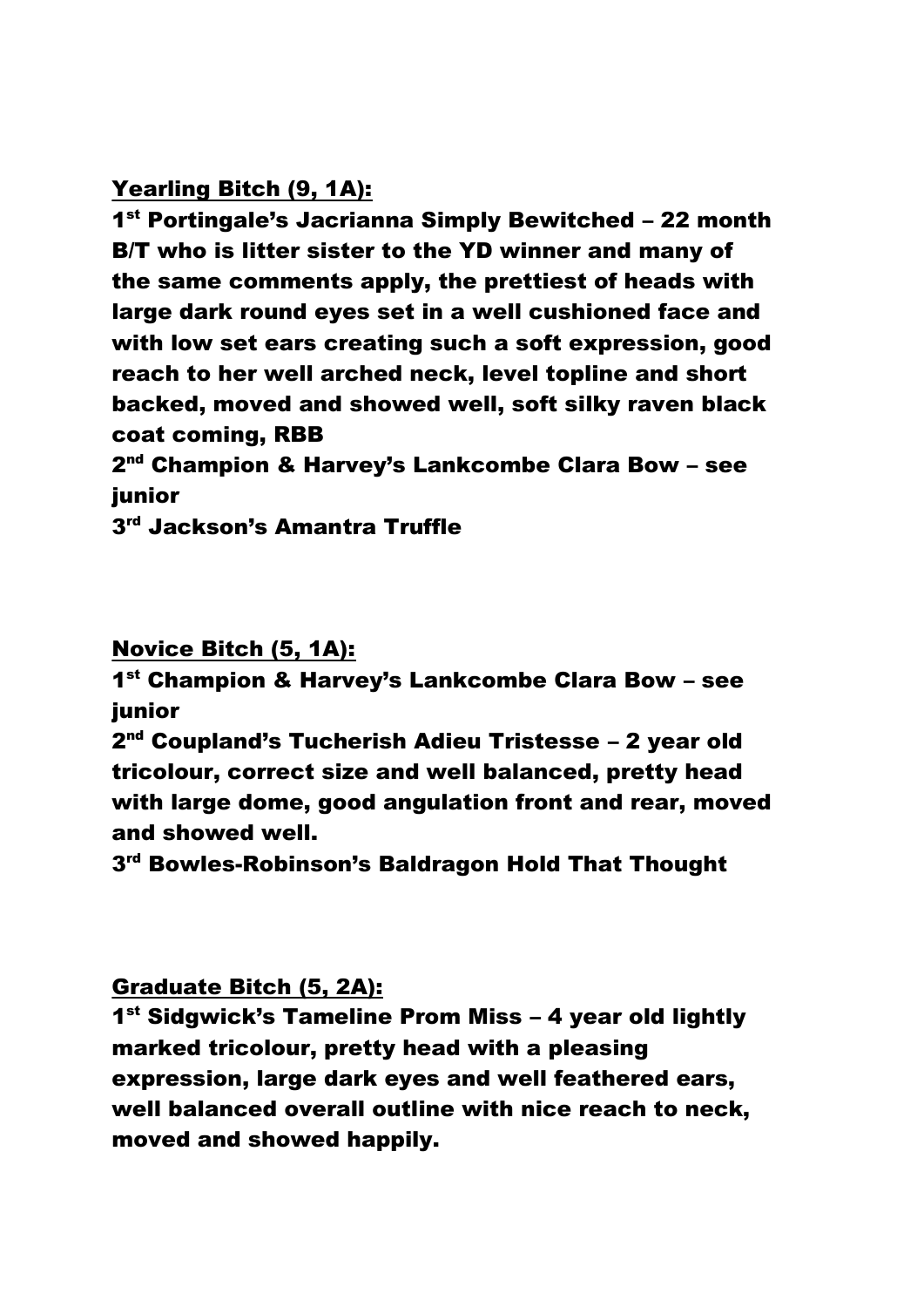2<sup>nd</sup> Rushton's Justacharma Magic Made for Tiflin – 2 year old tricolour, nice size with good bone, pretty head with a soft expression, large dark round eyes and good dome, level topline, good rear angulation. 3<sup>rd</sup> Boyer's Downsbank Tipsy on Fizz

## Post Graduate Bitch (8, 1A):

1<sup>st</sup> Baker's Cofton Fairy Tale - this 22 month tricolour immediately caught my eye for her well balanced outline, she has a very pretty head with nice markings, well cushioned foreface and muzzle, well set eyes and nose with dark pigmentation, and good rise to dome creating a gentle expression, good reach to neck, level topline, excellent angulation allowing her to cover the ground with ease, well marked soft silky coat, moved and showed well, BB and RBIS.

2<sup>nd</sup> Mochrie's Downsbank Tiger Lily – unlucky to meet 1 here a 2 year old quality tricolour, correct outline and size, good bone, pretty well cushioned foreface and muzzle, large dark round eyes and well set ears, level topline and moved soundly. Nicely marked coat of a soft silky texture.

3<sup>rd</sup> Coupland's Winie Od Dveu Orechu at Tucherish

## Limit Bitch (6, 4A):

1<sup>st</sup> Harvey's Harvey's Rivermoor Lady Martha - 3 year old Blenheim, typical head with a pleasing expression, large dark gentle eyes, good muzzle and well cushioned foreface with a good rise to dome, moderate bone, level topline, well angled front and rear, rich chestnut markings although out of coat today.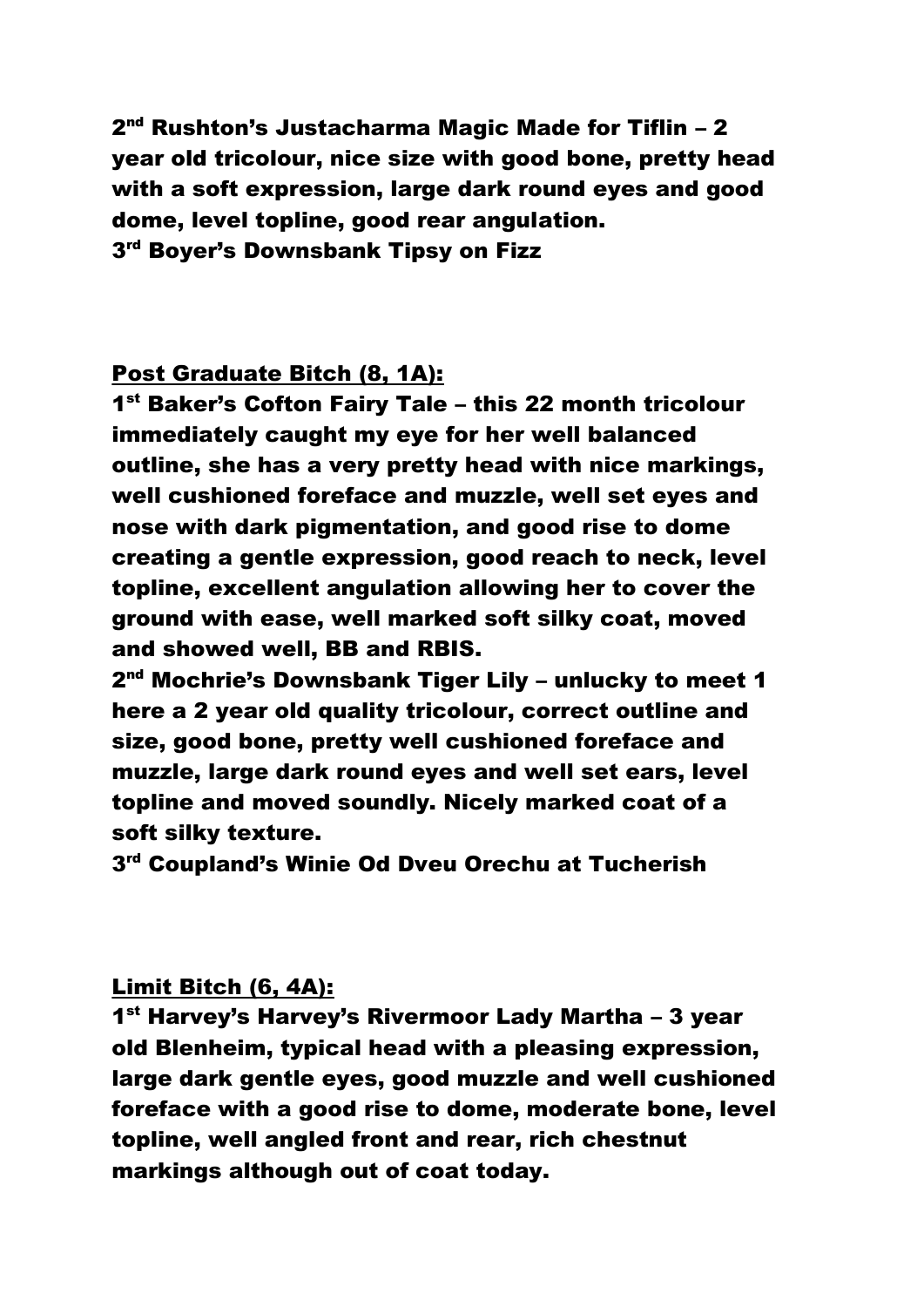2<sup>nd</sup> Cross' Headra's Delphine at Alambra – 6 year old tricolour who was shown here in excellent coat and condition which belied her age, well cushioned face with large eyes, compact outline and good turn of stifle.

## Open Bitch(1, 0A):

1<sup>st</sup> Bailey's Aldoricka Savannah at Peaksdown - 6 year old Blenheim, another shown in excellent condition and not looking her age. Correct size and build with a level topline and correct construction throughout allowing for good movement, richly coloured coat, happy disposition.

## Special Open B/T/R: (1, 1A)

Special Open Blen/Tri (2, 0A):

1<sup>st</sup> Boyer's Headras Miss Moneypenny - 2 and a half year old Blenheim, nice size and build, pretty well marked head, gentle expression, large eyes and good dome, moved and showed well.

2<sup>nd</sup> Potter's Toyswood Counting Stars – 15 month tricolour, still very raw and at the moment needs more body and coat, but still presents a well balanced overall outline, level topline and good bone.

Brace (2, 0A):